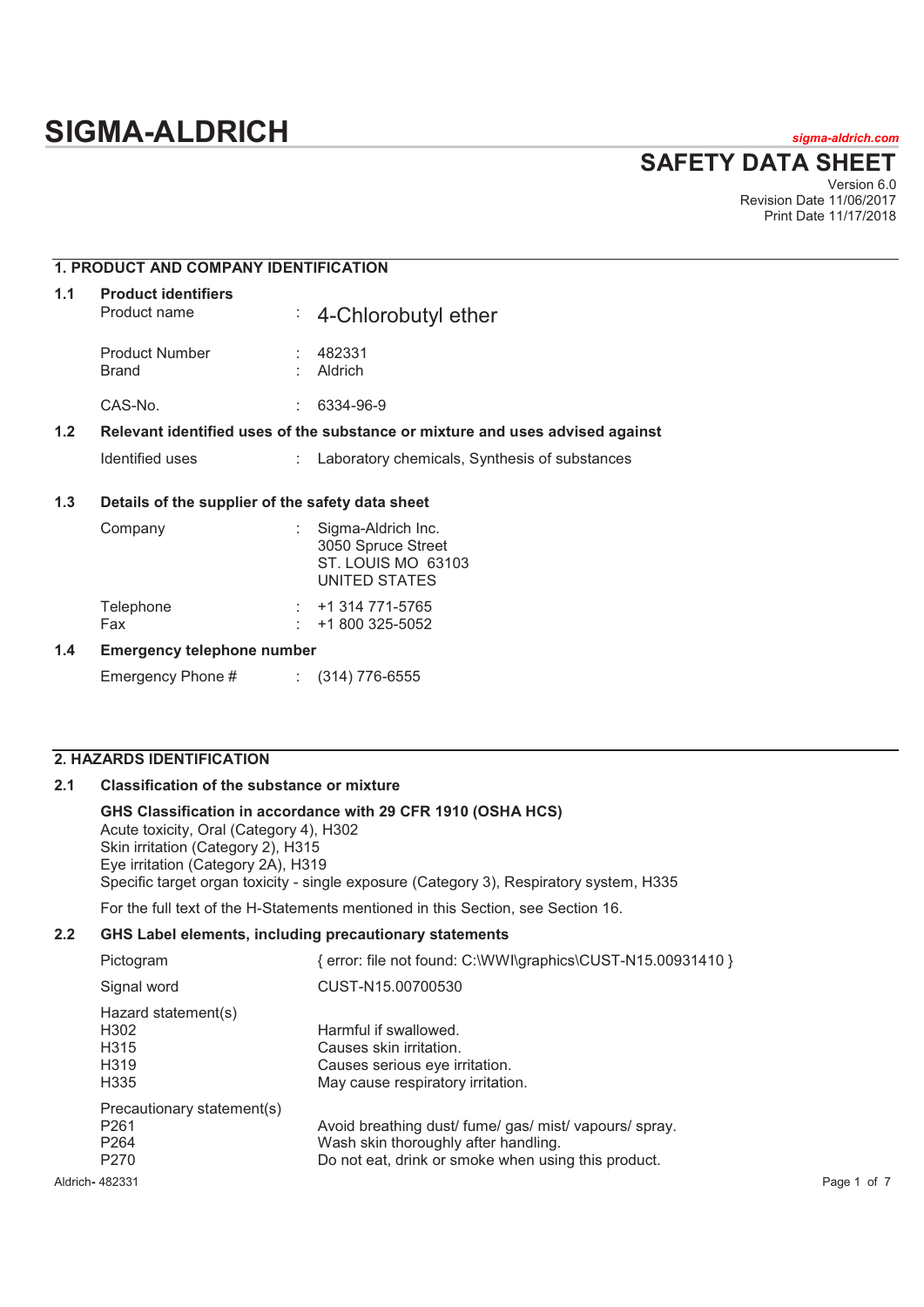| P <sub>271</sub><br>P <sub>280</sub><br>$P301 + P312$<br>$P302 + P352$ | Use only outdoors or in a well-ventilated area.<br>Wear protective gloves/ eye protection/ face protection.<br>IF SWALLOWED: Call a POISON CENTER/doctor if you feel unwell. |
|------------------------------------------------------------------------|------------------------------------------------------------------------------------------------------------------------------------------------------------------------------|
| $P304 + P340$                                                          | IF ON SKIN: Wash with plenty of soap and water.<br>IF INHALED: Remove victim to fresh air and keep at rest in a position<br>comfortable for breathing.                       |
| $P305 + P351 + P338$                                                   | IF IN EYES: Rinse cautiously with water for several minutes. Remove<br>contact lenses, if present and easy to do. Continue rinsing.                                          |
| P312                                                                   | Call a POISON CENTER/doctor if you feel unwell.                                                                                                                              |
| P321                                                                   | Specific treatment (see supplemental first aid instructions on this label).                                                                                                  |
| P330                                                                   | Rinse mouth.                                                                                                                                                                 |
| $P332 + P313$                                                          | If skin irritation occurs: Get medical advice/ attention.                                                                                                                    |
| $P337 + P313$                                                          | If eye irritation persists: Get medical advice/attention.                                                                                                                    |
| P362                                                                   | Take off contaminated clothing and wash before reuse.                                                                                                                        |
| $P403 + P233$                                                          | Store in a well-ventilated place. Keep container tightly closed.                                                                                                             |
| P405                                                                   | Store locked up.                                                                                                                                                             |
| P <sub>501</sub>                                                       | Dispose of contents/ container to an approved waste disposal plant.                                                                                                          |

### **2.3 Hazards not otherwise classified (HNOC) or not covered by GHS**  Lachrymator.

## **3. COMPOSITION/INFORMATION ON INGREDIENTS**

| 3.1 | <b>Substances</b><br>Synonyms                    | ٠ | Bis(4-chlorobutyl) ether                                   |                                                                                     |               |
|-----|--------------------------------------------------|---|------------------------------------------------------------|-------------------------------------------------------------------------------------|---------------|
|     | Formula<br>Molecular weight<br>CAS-No.<br>EC-No. |   | $C_8H_{16}Cl_2O$<br>199.12 g/mol<br>6334-96-9<br>228-713-4 |                                                                                     |               |
|     | Hazardous components                             |   |                                                            |                                                                                     |               |
|     | Component                                        |   |                                                            | Classification                                                                      | Concentration |
|     | Bis(4-chlorobutyl) ether                         |   |                                                            |                                                                                     |               |
|     |                                                  |   |                                                            | Acute Tox. 4; Skin Irrit. 2; Eye<br>Irrit. 2A; STOT SE 3; H302,<br>H315, H319, H335 | $\leq$ 100 %  |

For the full text of the H-Statements mentioned in this Section, see Section 16.

## **4. FIRST AID MEASURES**

#### **4.1 Description of first aid measures**

#### **General advice**

Consult a physician. Show this safety data sheet to the doctor in attendance.Move out of dangerous area.

#### **If inhaled**

If breathed in, move person into fresh air. If not breathing, give artificial respiration. Consult a physician.

#### **In case of skin contact**

Wash off with soap and plenty of water. Consult a physician.

## **In case of eye contact**

Rinse thoroughly with plenty of water for at least 15 minutes and consult a physician.

#### **If swallowed**

Never give anything by mouth to an unconscious person. Rinse mouth with water. Consult a physician.

### **4.2 Most important symptoms and effects, both acute and delayed**

The most important known symptoms and effects are described in the labelling (see section 2.2) and/or in section 11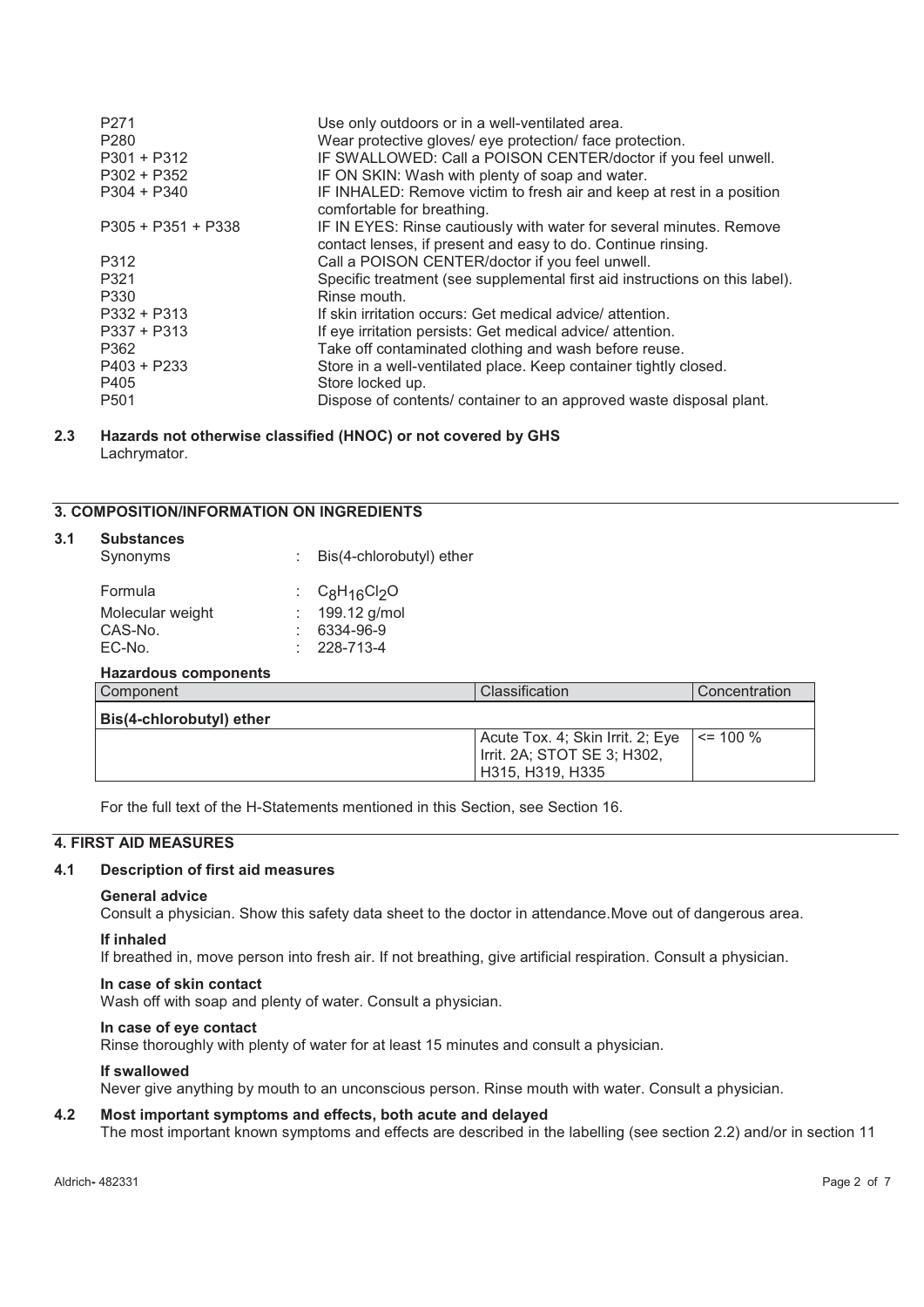### **4.3 Indication of any immediate medical attention and special treatment needed**  No data available

## **5. FIREFIGHTING MEASURES**

#### **5.1 Extinguishing media**

#### **Suitable extinguishing media**

Use water spray, alcohol-resistant foam, dry chemical or carbon dioxide.

**5.2 Special hazards arising from the substance or mixture**  Carbon oxides, Hydrogen chloride gas

### **5.3 Advice for firefighters**  Wear self-contained breathing apparatus for firefighting if necessary.

# **5.4 Further information**

No data available

## **6. ACCIDENTAL RELEASE MEASURES**

#### **6.1 Personal precautions, protective equipment and emergency procedures**  Use personal protective equipment. Avoid breathing vapours, mist or gas. Ensure adequate ventilation. Evacuate personnel to safe areas. For personal protection see section 8.

- **6.2 Environmental precautions**  Do not let product enter drains.
- **6.3 Methods and materials for containment and cleaning up**  Soak up with inert absorbent material and dispose of as hazardous waste. Keep in suitable, closed containers for disposal.
- **6.4 Reference to other sections**  For disposal see section 13.

### **7. HANDLING AND STORAGE**

### **7.1 Precautions for safe handling**

Avoid contact with skin and eyes. Avoid inhalation of vapour or mist. Normal measures for preventive fire protection. For precautions see section 2.2.

## **7.2 Conditions for safe storage, including any incompatibilities**

Keep container tightly closed in a dry and well-ventilated place. Containers which are opened must be carefully resealed and kept upright to prevent leakage. Storage class (TRGS 510): 10: Combustible liquids

### **7.3 Specific end use(s)**

Apart from the uses mentioned in section 1.2 no other specific uses are stipulated

## **8. EXPOSURE CONTROLS/PERSONAL PROTECTION**

#### **8.1 Control parameters**

**Components with workplace control parameters**  Contains no substances with occupational exposure limit values.

## **8.2 Exposure controls**

## **Appropriate engineering controls**

Handle in accordance with good industrial hygiene and safety practice. Wash hands before breaks and at the end of workday.

## **Personal protective equipment**

## **Eye/face protection**

Face shield and safety glasses Use equipment for eye protection tested and approved under appropriate government standards such as NIOSH (US) or EN 166(EU).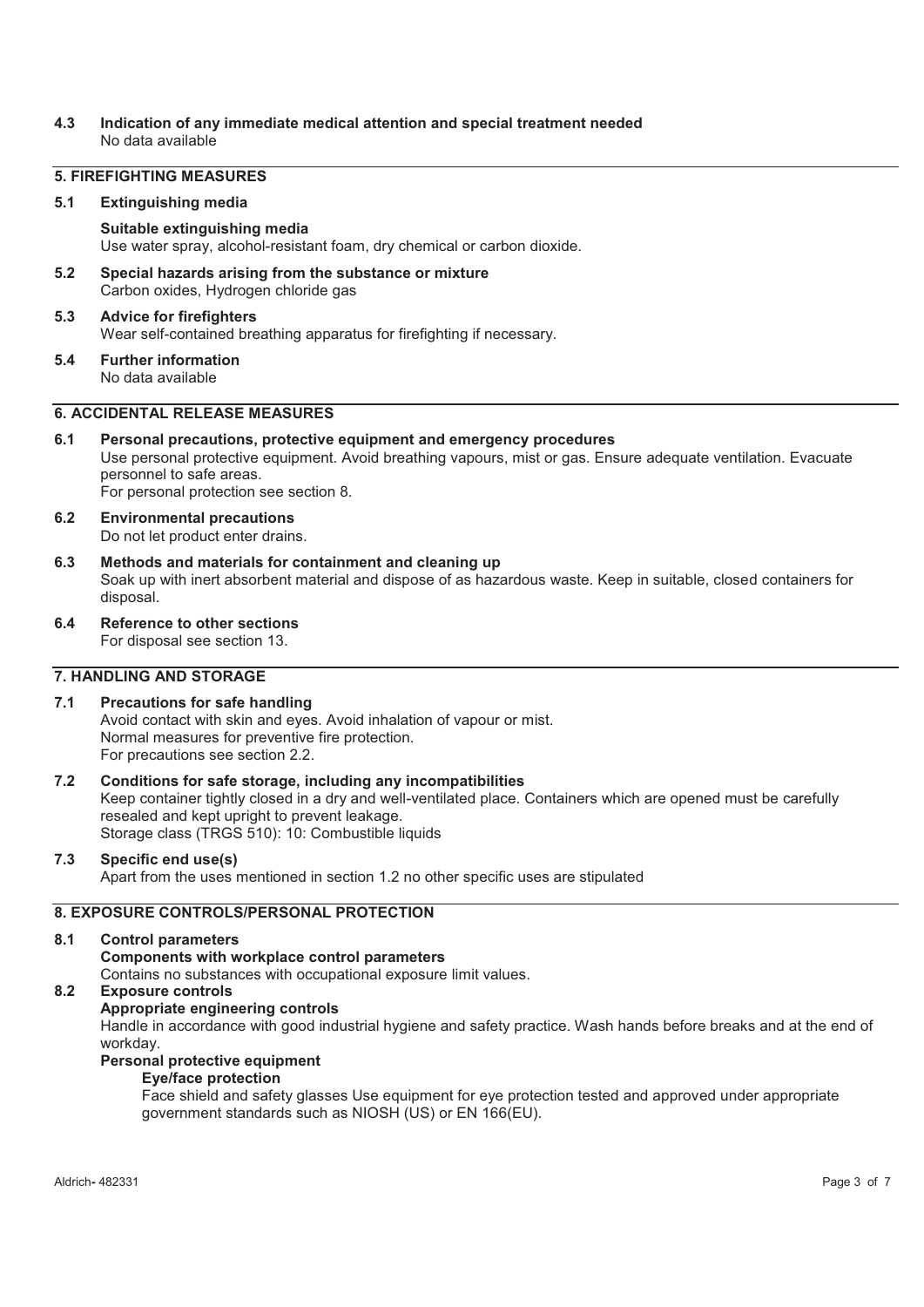#### **Skin protection**

Handle with gloves. Gloves must be inspected prior to use. Use proper glove removal technique (without touching glove's outer surface) to avoid skin contact with this product. Dispose of contaminated gloves after use in accordance with applicable laws and good laboratory practices. Wash and dry hands.

#### **Body Protection**

Complete suit protecting against chemicals, The type of protective equipment must be selected according to the concentration and amount of the dangerous substance at the specific workplace.

### **Respiratory protection**

Where risk assessment shows air-purifying respirators are appropriate use a full-face respirator with multipurpose combination (US) or type ABEK (EN 14387) respirator cartridges as a backup to engineering controls. If the respirator is the sole means of protection, use a full-face supplied air respirator. Use respirators and components tested and approved under appropriate government standards such as NIOSH (US) or CEN (EU). **Control of environmental exposure** 

Do not let product enter drains.

### **9. PHYSICAL AND CHEMICAL PROPERTIES**

#### **9.1 Information on basic physical and chemical properties**

|     | a)           | Appearance                                           | Form: liquid<br>Colour: colourless           |
|-----|--------------|------------------------------------------------------|----------------------------------------------|
|     | b)           | Odour                                                | No data available                            |
|     | c)           | <b>Odour Threshold</b>                               | No data available                            |
|     | d)           | pH                                                   | No data available                            |
|     | e)           | Melting point/freezing<br>point                      | No data available                            |
|     | f)           | Initial boiling point and<br>boiling range           | 129 - 131 °C (264 - 268 °F) at 13 hPa - lit. |
|     | g)           | Flash point                                          | 113 °C (235 °F) - closed cup                 |
|     | h)           | Evaporation rate                                     | No data available                            |
|     | i)           | Flammability (solid, gas)                            | No data available                            |
|     | $\mathbf{i}$ | Upper/lower<br>flammability or<br>explosive limits   | No data available                            |
|     | k)           | Vapour pressure                                      | No data available                            |
|     | $\vert$      | Vapour density                                       | No data available                            |
|     | m)           | Relative density                                     | 1.081 g/cm3 at 25 °C (77 °F)                 |
|     | n)           | Water solubility                                     | No data available                            |
|     | O)           | Partition coefficient: n-<br>octanol/water           | No data available                            |
|     | p)           | Auto-ignition<br>temperature                         | No data available                            |
|     | q)           | Decomposition<br>temperature                         | No data available                            |
|     | r)           | Viscosity                                            | No data available                            |
|     | s)           | <b>Explosive properties</b>                          | No data available                            |
|     | t)           | Oxidizing properties                                 | No data available                            |
| 9.2 |              | <b>Other safety information</b><br>No data available |                                              |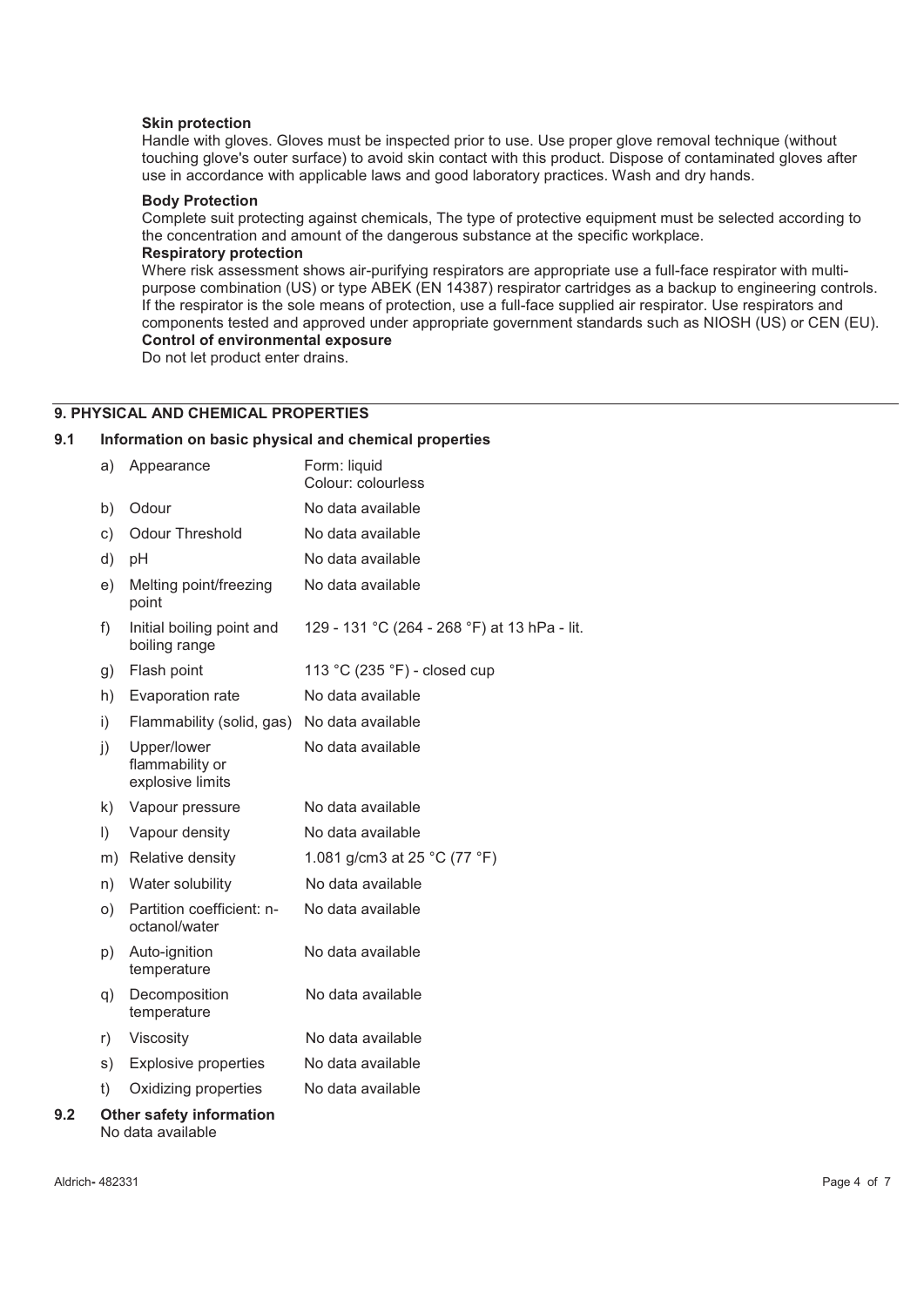#### **10. STABILITY AND REACTIVITY**

- **10.1 Reactivity**  No data available
- **10.2 Chemical stability**  Stable under recommended storage conditions.
- **10.3 Possibility of hazardous reactions**  No data available
- **10.4 Conditions to avoid**  No data available
- **10.5 Incompatible materials**  Strong oxidizing agents, Halogens
- **10.6 Hazardous decomposition products**  Hazardous decomposition products formed under fire conditions. - Carbon oxides, Hydrogen chloride gas Other decomposition products - No data available In the event of fire: see section 5

## **11. TOXICOLOGICAL INFORMATION**

## **11.1 Information on toxicological effects**

#### **Acute toxicity**

LD50 Oral - Mouse - 1,210 mg/kg Remarks: Behavioral:Muscle contraction or spasticity. Gastrointestinal:Ulceration or bleeding from stomach. Liver:Other changes. Inhalation: No data available Dermal: No data available No data available

#### **Skin corrosion/irritation**  No data available

**Serious eye damage/eye irritation**  No data available

**Respiratory or skin sensitisation**  No data available

## **Germ cell mutagenicity**

No data available

#### **Carcinogenicity**

- IARC: No component of this product present at levels greater than or equal to 0.1% is identified as probable, possible or confirmed human carcinogen by IARC.
- ACGIH: No component of this product present at levels greater than or equal to 0.1% is identified as a carcinogen or potential carcinogen by ACGIH.
- NTP: No component of this product present at levels greater than or equal to 0.1% is identified as a known or anticipated carcinogen by NTP.
- OSHA: No component of this product present at levels greater than or equal to 0.1% is identified as a carcinogen or potential carcinogen by OSHA.

**Reproductive toxicity** 

No data available No data available

**Specific target organ toxicity - single exposure**  Inhalation - May cause respiratory irritation.

#### **Specific target organ toxicity - repeated exposure**  No data available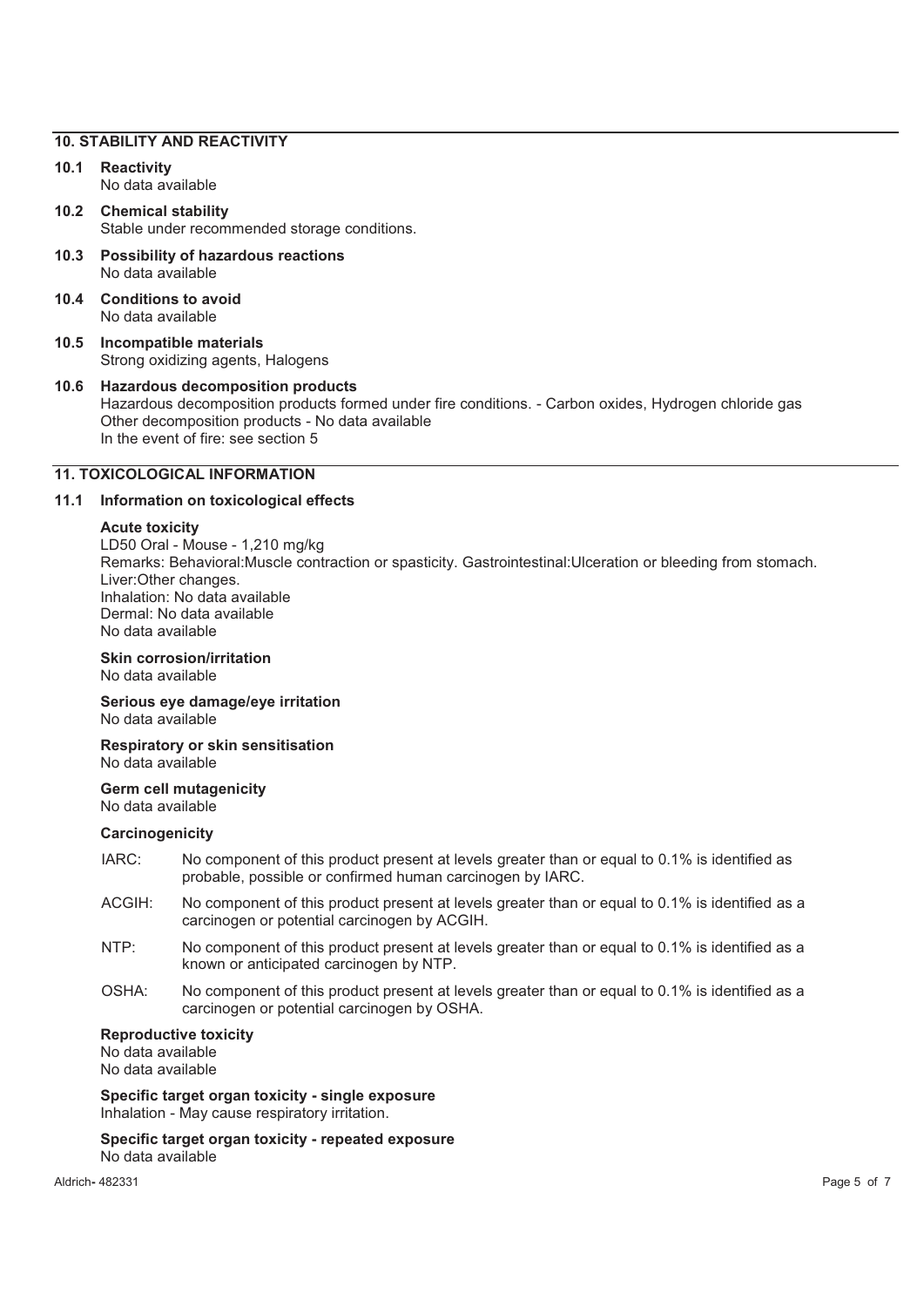## **Aspiration hazard**

No data available

## **Additional Information**

RTECS: KN0400000

burning sensation, Cough, wheezing, laryngitis, Shortness of breath, Headache, Nausea, Vomiting, narcosis, To the best of our knowledge, the chemical, physical, and toxicological properties have not been thoroughly investigated.

Stomach - Irregularities - Based on Human Evidence Stomach - Irregularities - Based on Human Evidence

### **12. ECOLOGICAL INFORMATION**

#### **12.1 Toxicity**

No data available

- **12.2 Persistence and degradability**  No data available
- **12.3 Bioaccumulative potential**  No data available
- **12.4 Mobility in soil**  No data available(Bis(4-chlorobutyl) ether)
- **12.5 Results of PBT and vPvB assessment**  PBT/vPvB assessment not available as chemical safety assessment not required/not conducted

#### **12.6 Other adverse effects**

No data available

## **13. DISPOSAL CONSIDERATIONS**

#### **13.1 Waste treatment methods**

#### **Product**

Offer surplus and non-recyclable solutions to a licensed disposal company. Contact a licensed professional waste disposal service to dispose of this material.

## **Contaminated packaging**

Dispose of as unused product.

## **14. TRANSPORT INFORMATION**

**DOT (US)** Not dangerous goods **IMDG** Not dangerous goods

### **IATA**

UN number: 3334 Class: 9 Packing group: III Proper shipping name: Aviation regulated liquid, n.o.s. (Bis(4-chlorobutyl) ether)

## **15. REGULATORY INFORMATION**

#### **SARA 302 Components**

No chemicals in this material are subject to the reporting requirements of SARA Title III, Section 302.

#### **SARA 313 Components**

This material does not contain any chemical components with known CAS numbers that exceed the threshold (De Minimis) reporting levels established by SARA Title III, Section 313.

### **SARA 311/312 Hazards**

Aldrich**-** 482331 Page 6 of 7